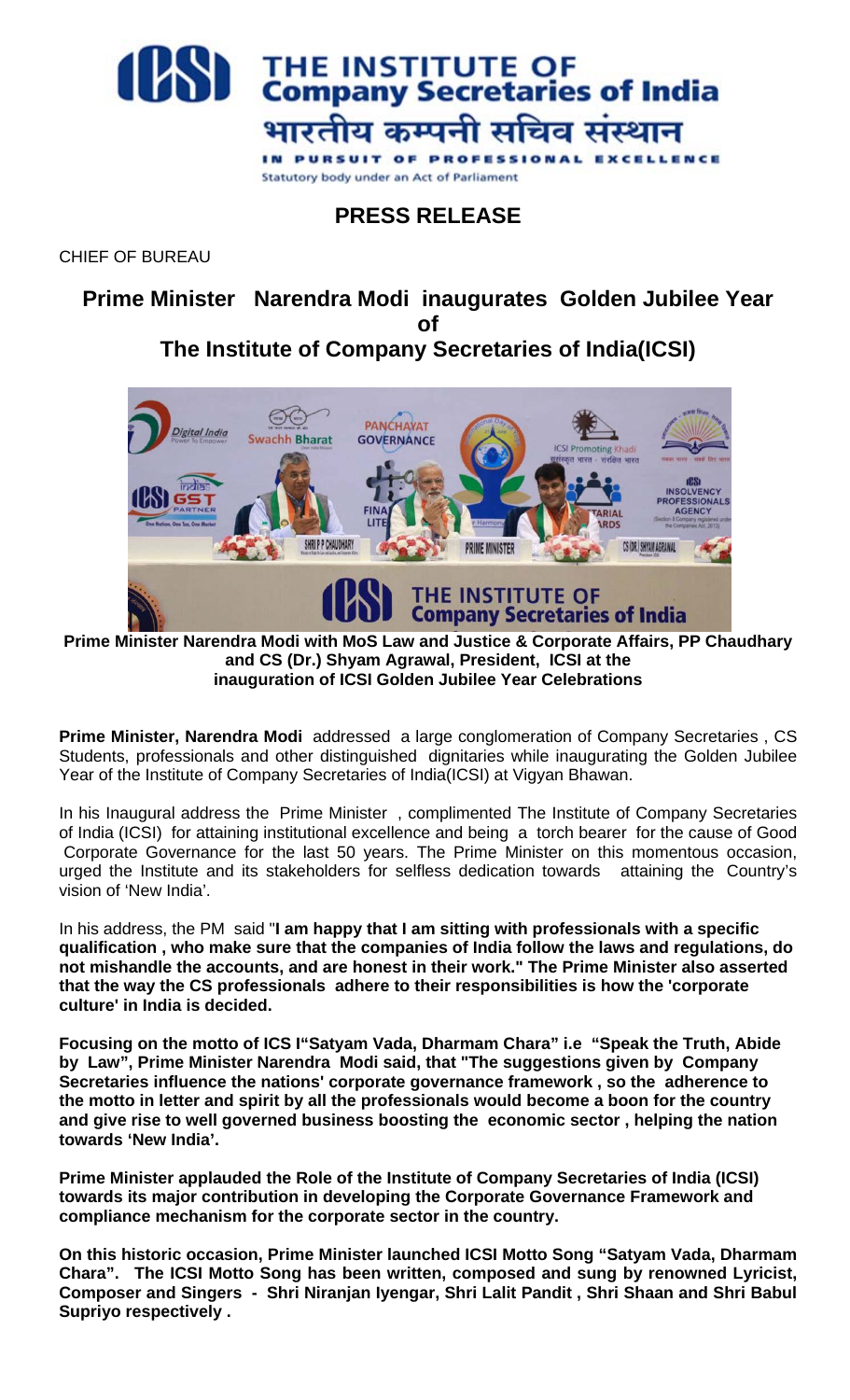## **A Special Cover issued by Department of Posts reminiscing ICSI's Golden Jubilee Year was also released by the Prime Minister** .

Shri Arun Jaitley, Union Minister of Finance and Corporate Affairs congratulated the Institute on this Historic Moment through a video message.

**Shri P.P Choudhary Minister of State for Law and Justice and Corporate Affairs**, also addressed the august gathering and said, "Now is the time that Company Secretaries should optimally unleash their professional acumen, seize the various opportunities offered by the government, perform a dual role: firstly as a young and profound professional and secondly as a company law expert. A Company Secretary can immensely support the Government of India in realizing 'Ease of doing Business' drive for entrepreneurs and enterprising businesses contributing towards 'NEW INDIA'. He appreciated the efforts of the Institute to come up with the '**Model Governance Code for Meetings of Gram Panchayats**

**CS (Dr.) Shyam Agrawal , President, the Institute of Company Secretaries of India,** in his presidential address welcomed Prime Minister , Narendra Modi and Shri P.P Chaudhary on the Dais . **CS(Dr.) Agrawal said that**, , "It's a great honour for ICSI and for the entire CS fraternity that PM Narendra Modi has graced this historic ocassion. Since its creation, ICSI has grown tremendously as the only recognized professional body in India and the largest in the world to develop and regulate the profession of Company Secretaries. Today it has over 52,000 members and over 4 lakh students on its rolls. The institution has been relentlessly working towards promoting good corporate governance practices." President, ICSI also outlined major accomplishments and initiatives of the institute, with stress on improving corporate governance norms. The Institute has pioneered the conceptualisation of the 'International Corporate Governance Code' and is envisioning to play a lead role in corporate governance. "I am pleased to state that the secretarial standards issued by ICSI have now been adopted by the Malaysian Association of Company Secretaries (MACS) as a benchmark in development of their secretarial standards." The President , ICSI added.

**During the event, President, ICSI, welcomed the Hon'ble Prime Minister with a Khadi Angvastram and First Certificate marking the commencement of ' ICSI - Shaheed Ki Beti' initiative. The initiative aims to fund the education of the daughters of our martyrs.** 

## **Various New Initiatives and publications of ICSI were also launched on the occasion :**

- 1. **Corporate Anti-Bribery Code** : The Company Secretaries as Governance Professionals have a substantial role to play in establishing, promoting and sustaining the transparent and accountable governance in the country and extend their contribution to New India of 2022. Keeping this in mind, the Institute has come up with a well-researched "Corporate Anti-Bribery Code". This Code is to be adopted voluntarily by the Corporate. The code would supplement the government's initiative towards building a corruption free New India by 2022.
- **2. The Insolvency and Bankruptcy Code ,2016 – A Boon For Bankers.**
- **3. Booklet on Insolvency - Insolvency and Bankruptcy Code, 2016:Resolving Insolvency (A Simplified Guide)**
- 4. **Financial Literacy campaign**: The Institute is actively engaged in activities relating to Financial Literacy and Investor Education since 2005. The Institute is pleased to launch financial literacy campaign across India educating elected public representatives i.e Members of Rajya Sabha, Members of Lok Sabha, Members of Legislative Assembly in every state, Municipal Committee Councilors and Sarpanches at Rural Levels
- **5. Special edition on Golden Jubilee year of Institute's monthly Journal: Chartered Secretary**
- 6. **Model Governance Code for Meetings of Gram Panchayats**: This Code seeks to prescribe a set of principles for convening and conducting Meetings of Gram Panchayats and matters related thereto.The principles enunciated in this Code for Meetings of the Gram Panchayats are equally applicable to meetings of Standing Committees, unless otherwise stated herein or otherwise stipulated by any other applicable laws, Guidelines, Rules or Regulations.
- 7. **Misuse of Corporate Structure: Prevention & Remedies** :This Publication has been prepared compiling the recent regulatory actions taken against corporate misfeasance with